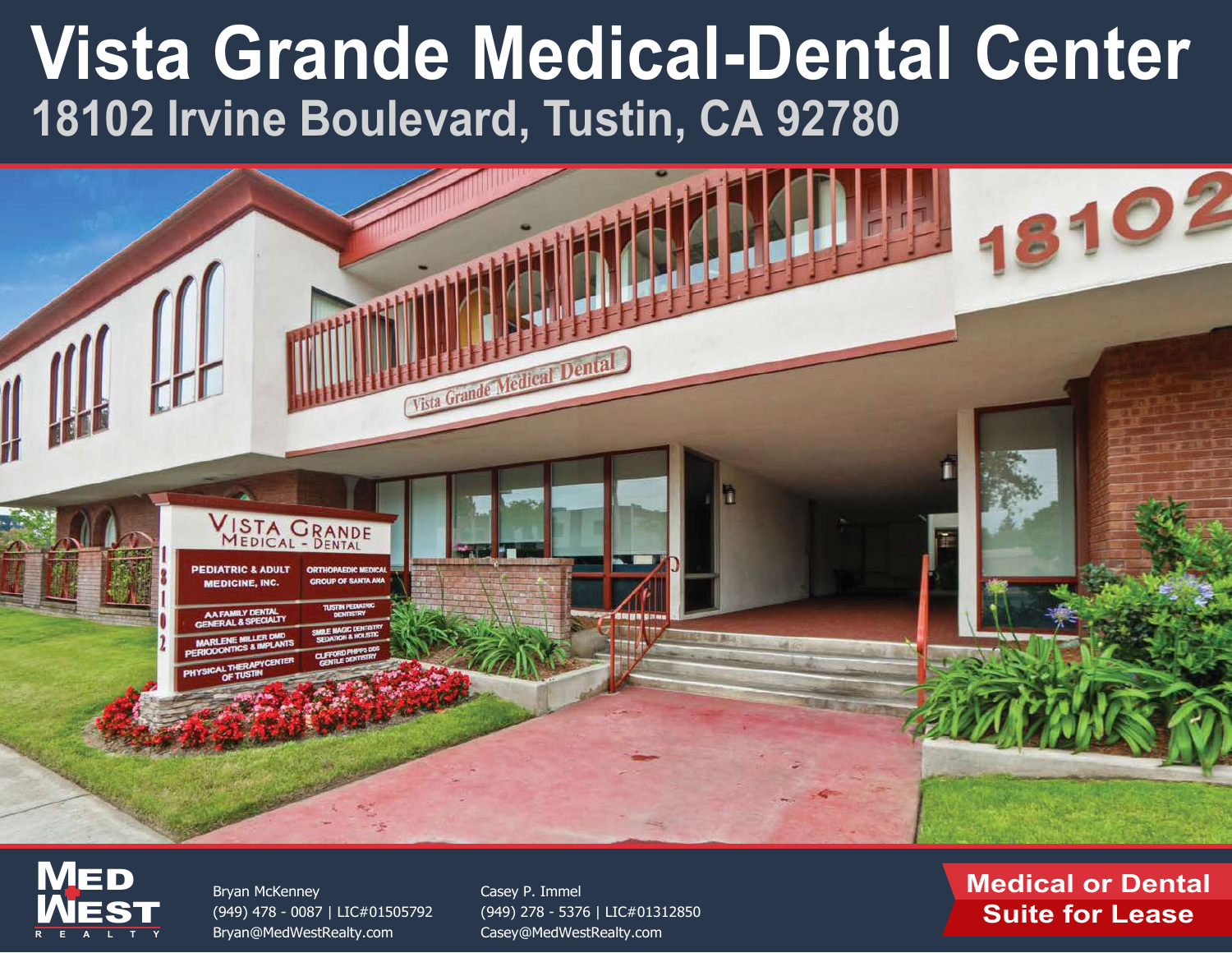## FEATURES

- 32,000 SF Medical and Dental Building
- Elevator Served
- Abundant Free Surface Parking
- Excellent Access and Visibility on Irvine Blvd.
- Great Medical and Dental Mix
- Professionally Managed









Bryan McKenney (949) [478 - 0087 | LIC#01505792](mailto:Bryan@MedWestRealty.com) Bryan@MedWestRealty.com

Casey P. Immel (949) [278 - 5376 | LIC#01312850](mailto:Casey@MedWestRealty.com) Casey@MedWestRealty.com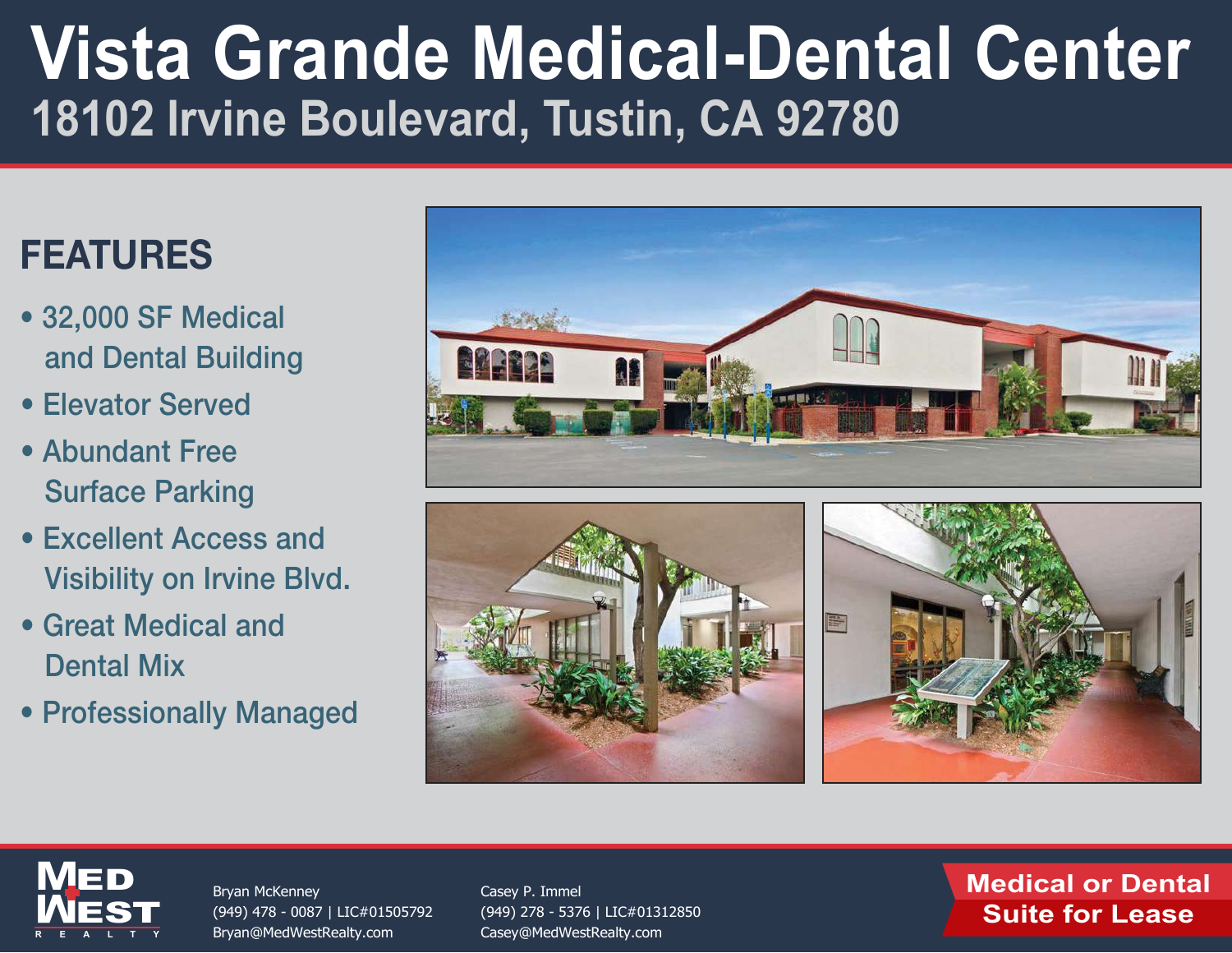



Bryan McKenney (949) [478 - 0087 | LIC#01505792](mailto:Bryan@MedWestRealty.com) Bryan@MedWestRealty.com

Casey P. Immel (949) [278 - 5376 | LIC#01312850](mailto:Casey@MedWestRealty.com) Casey@MedWestRealty.com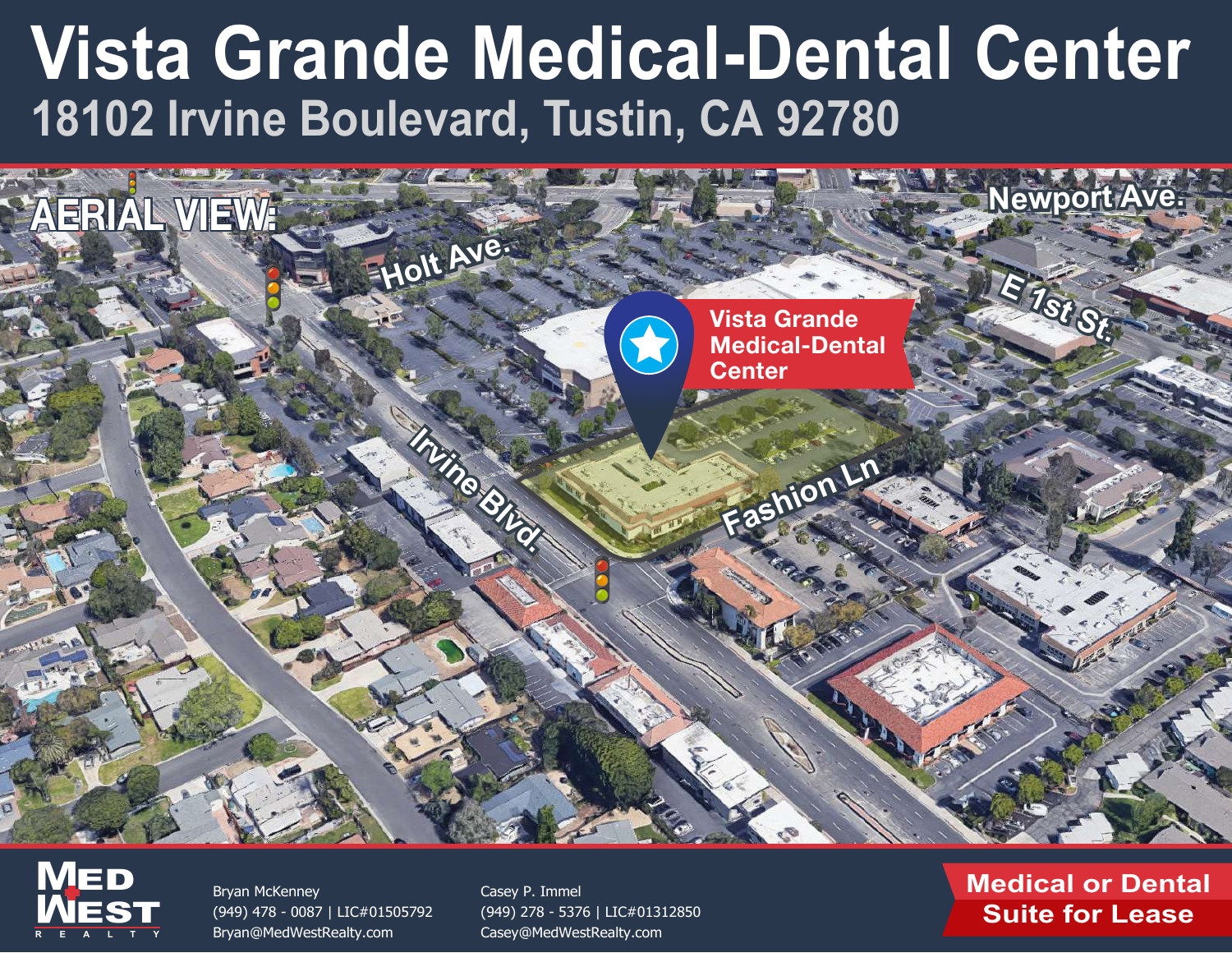## SITE PLAN:





Bryan McKenney (949) [478 - 0087 | LIC#01505792](mailto:Bryan@MedWestRealty.com) Bryan@MedWestRealty.com

Casey P. Immel (949) 278 - 5376 | LIC#01312850 [Casey@MedWestRealty.com](mailto:Casey@MedWestRealty.com)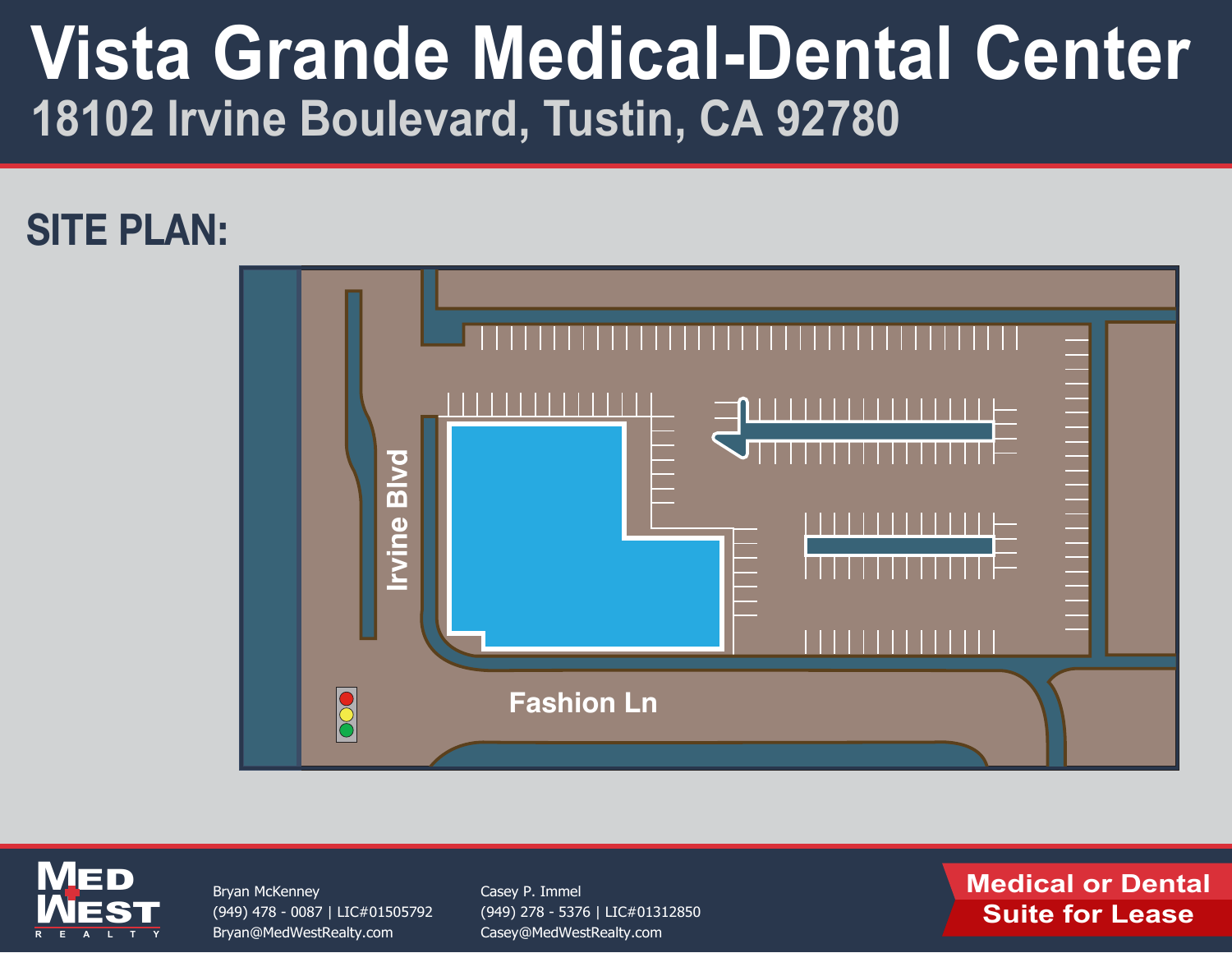



**M**

**M**

**EST** 

ED

**REALTY**

Bryan McKenney (949) [478 - 0087 | LIC#01505792](mailto:Bryan@MedWestRealty.com) Bryan@MedWestRealty.com

Casey P. Immel (949) 278 - 5376 | LIC#01312850 [Casey@MedWestRealty.com](mailto:Casey@MedWestRealty.com)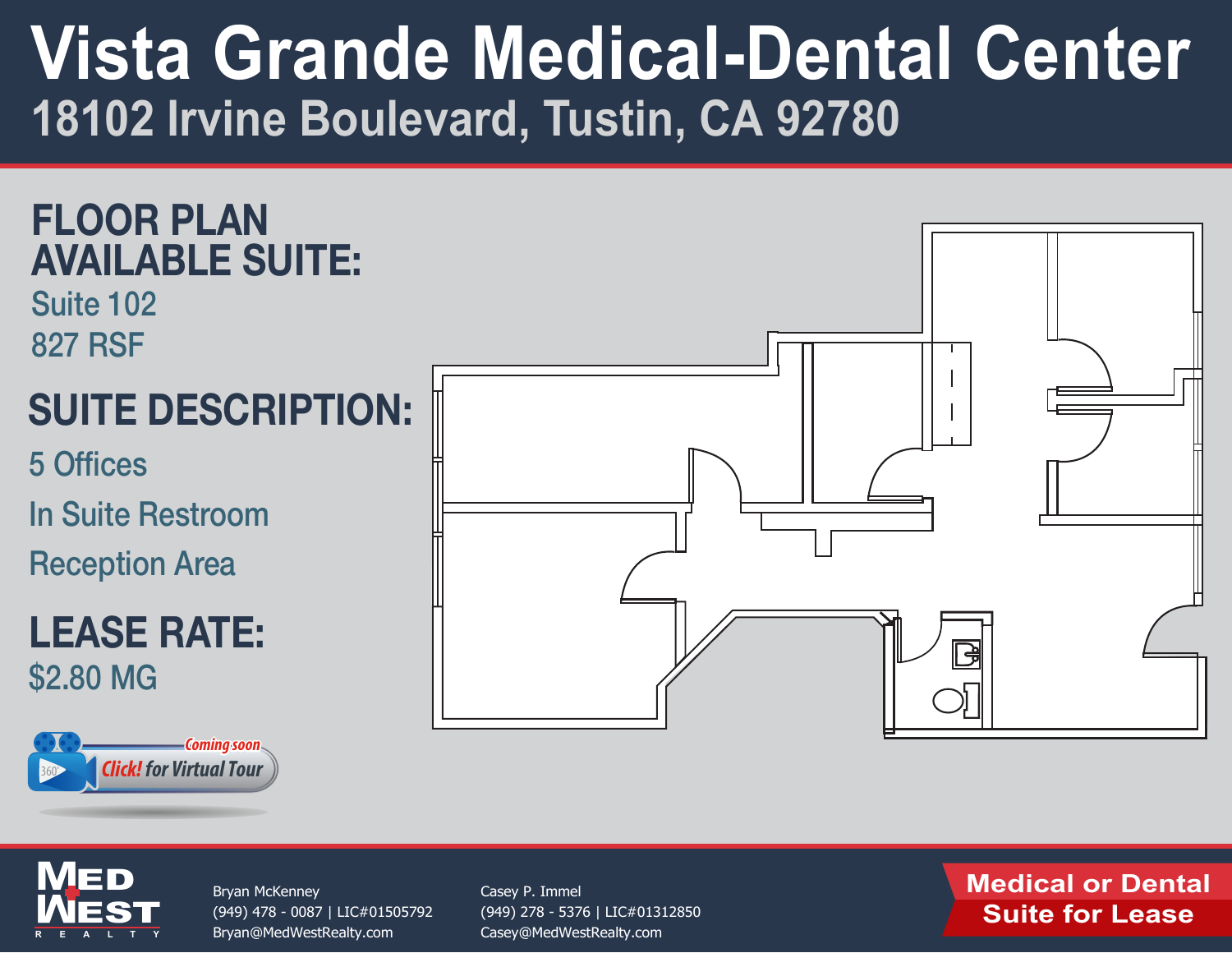### FLOOR PLAN AVAILABLE SUITE:

Suite 102 827 RSF

## SUITE DESCRIPTION:

Ground Floor Suite

Ready for Tenant's **Customization** 

LEASE RATE: \$2.80 MG





### *\*Sample Floor Plan*



Bryan McKenney (949) [478 - 0087 | LIC#01505792](mailto:Bryan@MedWestRealty.com) Bryan@MedWestRealty.com

Casey P. Immel (949) 278 - 5376 | LIC#01312850 [Casey@MedWestRealty.com](mailto:Casey@MedWestRealty.com)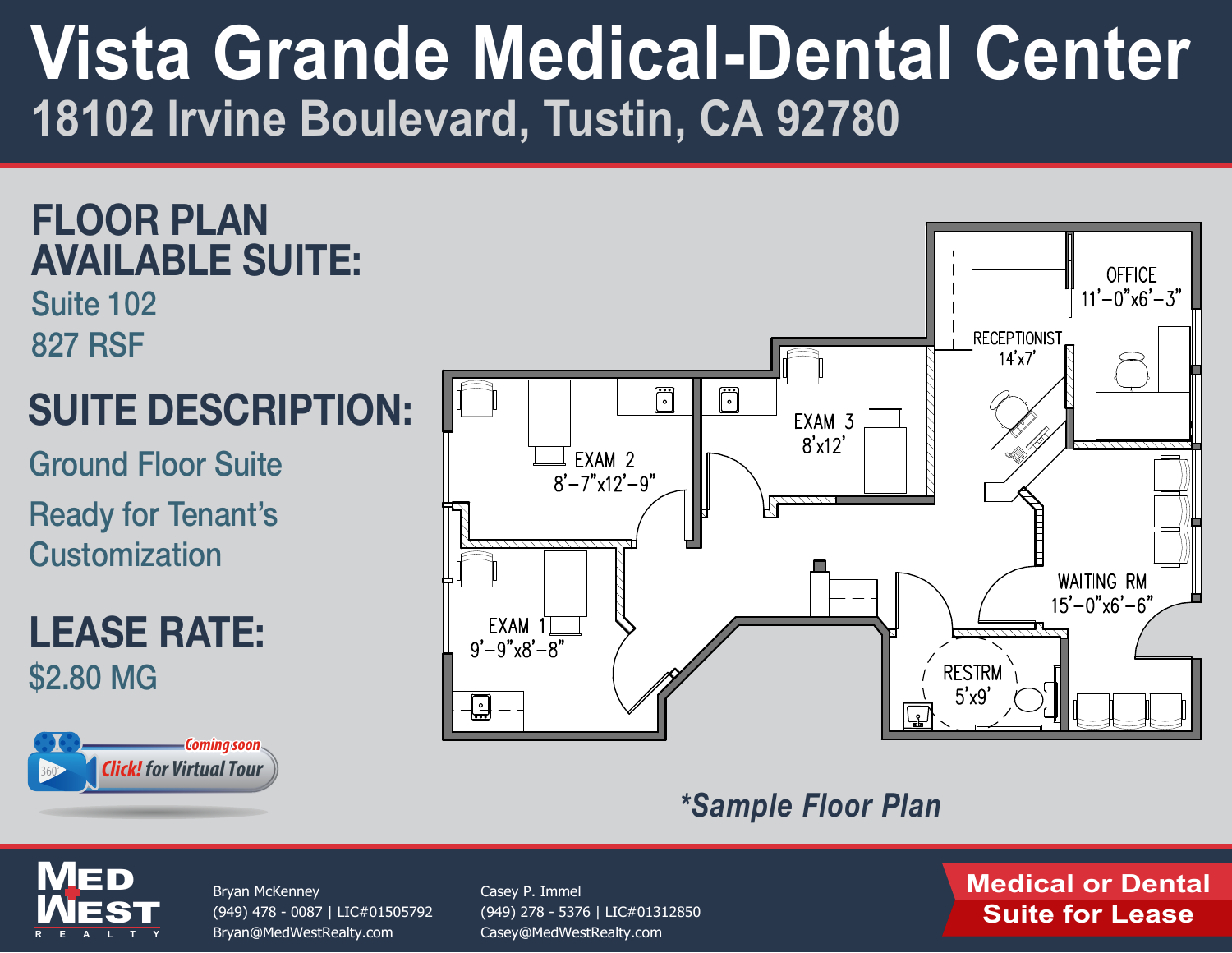### FLOOR PLAN AVAILABLE SUITE:

Suite 102 827 RSF

## SUITE DESCRIPTION:

Ground Floor Suite

Ready for Tenant's **Customization** 

LEASE RATE: \$2.80 MG





#### *\*Sample Floor Plan*



Bryan McKenney (949) [478 - 0087 | LIC#01505792](mailto:Bryan@MedWestRealty.com) Bryan@MedWestRealty.com

Casey P. Immel (949) 278 - 5376 | LIC#01312850 [Casey@MedWestRealty.com](mailto:Casey@MedWestRealty.com)